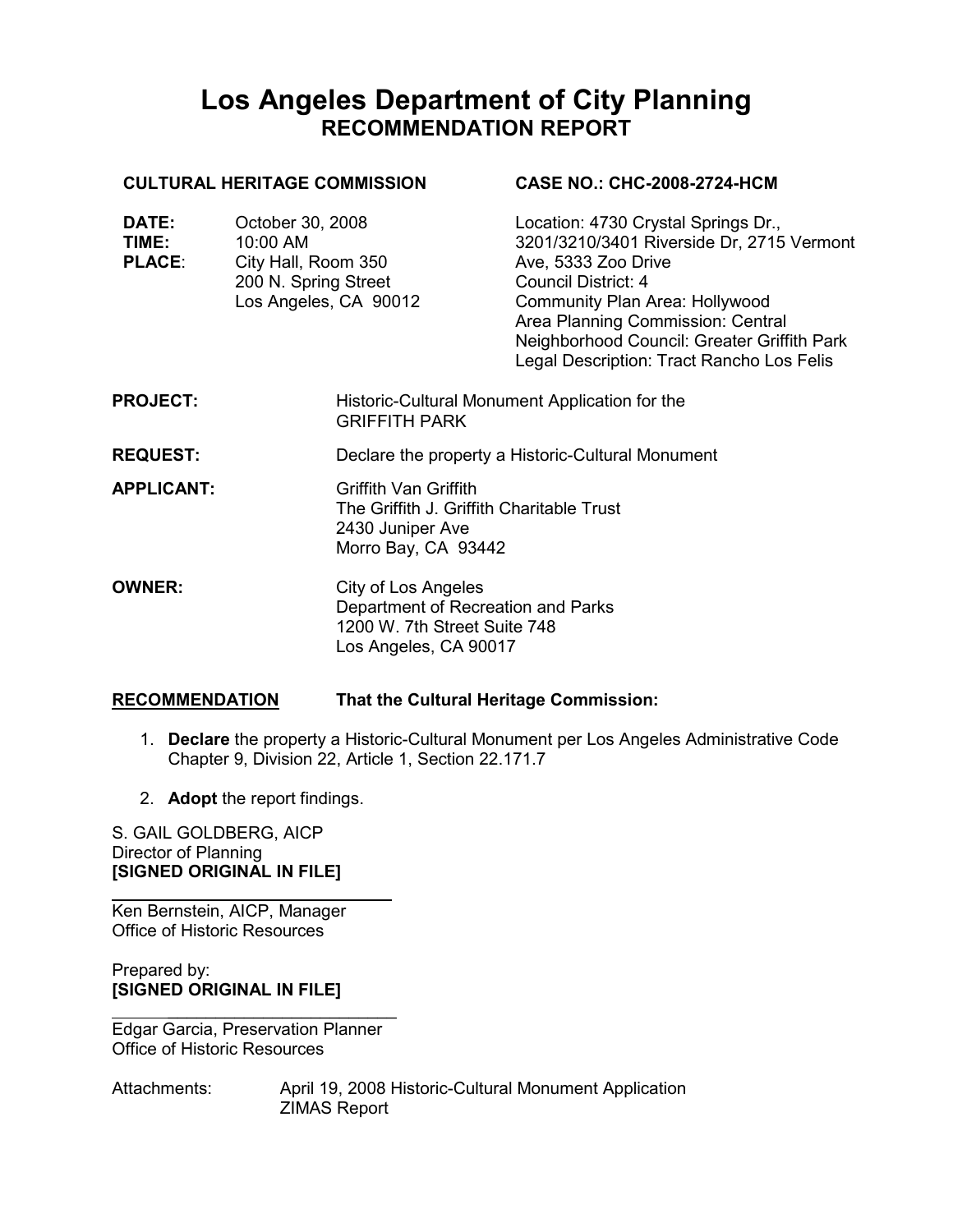### **FINDINGS**

- 1. The subject property "embodies the distinguishing characteristics of an architectural type specimen, inherently valuable for a study of a period style or method of construction" for its numerous buildings and structures representing various architectural styles including Spanish Colonial Revival, Moderne, Second Greek Revival, Moderne, and the "Park Style."
- 2. The subject property reflects "the broad cultural, economic, or social history of the nation, State or community" for its association with the growth and development of the City of Los Angeles from a small city to a major metropolitan area.
- 3. The subject property is identified with several historic personages such as the original owner of the subject area, Jose Vicente Feliz; the original donors of the parkland, Griffith J. Griffith and his wife; and Walt Disney, who donated buildings and structures to the site.
- 4. The subject property is identified with "important events in the main currents of national, State or local history" for the original donation of the parkland by Griffith J. Griffith on December 16, 1896 as a "Christmas gift" to the City of Los Angeles.

# CALIFORNIA ENVIRONMENTAL QUALITY ACT ("CEQA") FINDINGS

The Commission hereby recommends that Council find the proposed designation of Griffith Park as a Historic-Cultural Monument to be exempt from further analysis under the California Environmental Quality Act pursuant to Title 14 of the California Code of Regulations, Sections 15308 (Class 8) and 15331 (Class 31).

# **CRITERIA**

The criterion is the Cultural Heritage Ordinance which defines a historical or cultural monument as any site (including significant trees or other plant life located thereon) building or structure of particular historic or cultural significance to the City of Los Angeles, such as historic structures or sites in which the broad cultural, economic, or social history of the nation, State or community is reflected or exemplified, or which are identified with historic personages or with important events in the main currents of national, State or local history or which embody the distinguishing characteristics of an architectural type specimen, inherently valuable for a study of a period style or method of construction, or a notable work of a master builder, designer or architect whose individual genius influenced his age.

#### SUMMARY

Established in 1896, this 4,218-acre City of Los Angeles park is one of the largest interurban parks in the nation. The park is located within the eastern edge of the Santa Monica Mountains, northwest of downtown Los Angeles, and adjacent to a 4.9 mile stretch of the Los Angeles River. The majority of the subject area consists of rocky hills, canyons, gullies, and large areas of open, rugged, natural landscape. Seven peaks in the subject area exceed 1,000 feet. Plant species include coastal native trees, shrubs, vines, herbs, riparian vegetation, and non-native species. Throughout Griffith Park are lawns, picnic areas, camp grounds, landscaped areas, infrastructural buildings, recreational, entertainment, and educational amenities, as well as trails, roadways, and signage.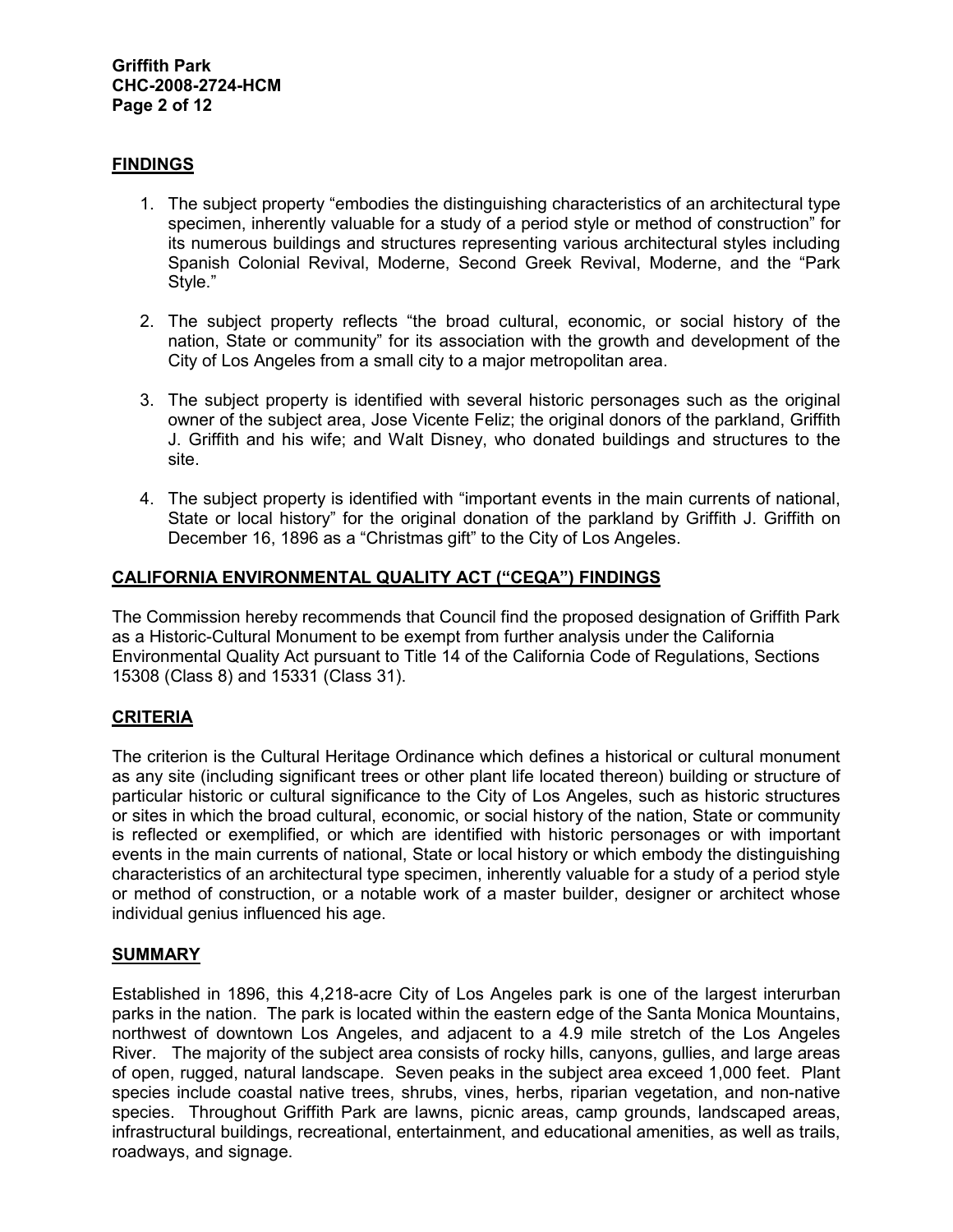The proposed Griffith Park historic monument was formed in 1896 by the donation of private land owned by Colonel Griffith J. Griffith and his wife Mary Agnes Christina Mesmer to the City of Los Angeles as a gift for use as parkland. This land was originally a portion of the Rancho Los Feliz, owned by José Vicente Feliz of Sonora, Mexico. As a corporal for the Spanish Crown, on June 1781 Feliz escorted the original eleven families from Sonora to the settlement that would become the Pueblo de la Reina de Los Angeles sobre el Rio de la Porciúncula ("Los Angeles"). Feliz became the pueblo's *Commisionado*, the highest political authority at the time. Some time between 1795-1800, the Spanish Crown granted 6,647 acres of land to Feliz for his public service and loyalty, establishing the Rancho Los Feliz. In the 1830s, the Feliz family constructed an adobe residence in the Rancho. The Feliz family later willed the Rancho to their family lawyer, Don Antonio Coronel, an early Justice of the Peace for Los Angeles. After California came under United States rule, Coronel became the area's first County Assessor and later Mayor of Los Angeles, establishing the City's first Department of Public Works. Coronel would also go on to become State Treasurer of California. In 1883, Coronel helped establish the Historical Society of Southern California. Helen Hunt Jackson developed the idea of writing her famed novel Ramona, while staying with Coronel on her visit to Los Angeles. Coronel would later sell the Rancho to John Baldwin, after which it was sold to Thomas Bell.

An immigrant from Wales, Griffith J. Griffith settled in San Francisco in the 1870s where he became wealthy investing in mining activities throughout the Southwest. After visiting Los Angeles in the 1870-80s, he resettled in Los Angeles and purchased a 4,071 acre portion of the original Rancho Los Feliz from Thomas Bell in 1882. Griffith began developing and selling sections of the southern portion of the Rancho land, establishing the residential communities of Los Feliz, Ivanhoe, and Kenilworth. On December 16, 1896, Griffith presented to the City Council a property deed and letter donating 3,015 acres of the Los Feliz Rancho as a "Christmas present." To secure water rights for the City, Griffith later donated an additional 1,000 acres alongside the Los Angeles River.

Because of the size, complexity, and diverse uses of the subject area, the application identified more than 30 key features as "Historically Sensitive Resources and Areas" that appear to be historically significant and serve as contributing elements or character-defining features of the proposed Monument. Six of these are recognized historic resources that are locally designated Historic-Cultural Monuments (HCMs). Other buildings and structures in the subject area have been determined eligible for listing in the National Register of Historic Places and California Register of Historical Resources. Throughout the subject area are park infrastructural elements such as walls, barriers, drainage canals, stoppage dams, and water fountains constructed in the "Park style" between the 1930s-50s. In a style adopted by the Department of Recreation and Parks for most of the 1950s, rubble rock and ashlar set in mortar is used as a consistent design theme throughout Griffith Park.

Major alterations to the subject area include the placement of the Interstate 5 and 134 freeways through parkland in the 1950s-60s and the introduction of the Toyon Landfill in 1958. With the establishment of the park in 1896, these two developments frame the time period establishing the period of significance for the subject area, 1896-1958. The application does identify some contributing elements prior to and after the stated period of significance; these include the Feliz Adobe (HCM #401;1853), the LA Shares Warehouse (1961), the Train Ride (1947/1963), and Travel Town (1962). The Feliz Adobe is a locally designated landmark and built prior to the subject area's establishment as a park. The Train Ride was constructed during the period of significance yet contains buildings and structures from 1963. Travel Town has a collection dating to the period of significance but was moved to its current location after the period of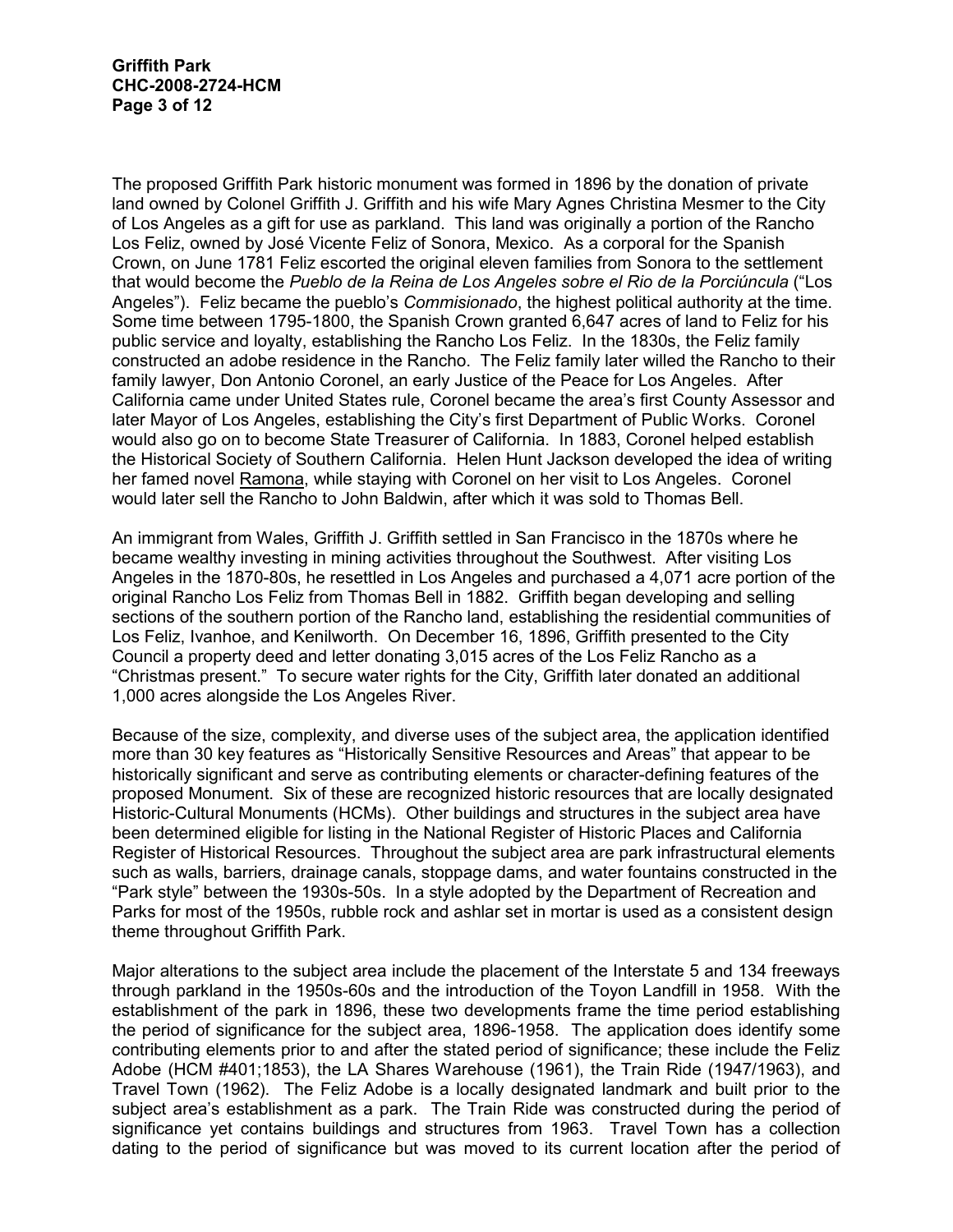#### Griffith Park CHC-2008-2724-HCM Page 4 of 12

significance. The LA Shares Warehouse, designed by noted architect William Pereira, was built just immediately after the period of significance.

# Character-Defining Features/Contributing Elements

The nomination identifies the following as character-defining features or contributing elements to the proposed Griffith Park monument. After review and analysis, staff concurs with the listed resources provided by the application. Some of these contributing elements are already individually designated Historic-Cultural Monuments (HCM).

# 1. Former Costume Workshop and Surroundings/LA Shares Warehouse 1961

This facility consists of a primary building built in an expressionist Modern style attached to two extensions that wrap around in a helical fashion. In addition to being the LA Shares charitable facility warehouse, it once served as the costume workshop for the Griffith Park Children's Theater.

#### 2. Ranger House, c. 1938

The "Ranger House" is a one-story residence with a front elevation that features four windows, a concrete stairwell, and a small front-facing pop-up gable. It served as a clubhouse for the "Breakfast Rangers," a group of horsemen within the Los Angeles Breakfast Club.

#### 3. Municipal Plunge and Associated Buildings, 1927

The "Plunge" is the largest public pool in the City of Los Angeles, and lies on the backside of a two-story rectangular-plan Spanish Colonial Revival style pool house. In addition to Spanish-tile roofing, the building features decorative Spanish tile and two *corredors* covered by arches and wooden trellises. In addition to recreation, this facility was used for canoe paddling and pageants.

# 4. Pony Ride, 1947 & Train Ride, 1947, 1963

The prominent features of the Pony Ride are the square plan canopy, the oval pony track directly to the east, and the ticket kiosk to the west. The kiosk has an eastern elevation recessed beneath an overhanging roof and is clad in a barn-style design.

The primary building in the Train Ride facility is a square-plan one-and-a-half story ticket kiosk.

#### 5. 1920s era DWP Building (I)

This City infrastructure building is a rectangular-plan, one-story side-gabled building that features Colonial Revival elements topped by a red asphalt shingle.

#### 6. 1920s era DWP Building (II)

The DWP Building is a rectangular plan concrete building that is five bays long by three bays wide. Each of these bays features a large inset with molded surrounds, and most feature a large covered window.

#### 7. Feliz Adobe, 1853, 1934 (HCM #401)

This Spanish Revival-style adobe is the earliest building in Griffith Park. It was built by José Paco Feliz, the son of José Vicente Feliz, to whom the Spanish Crown granted the 6,647 acre Rancho Los Feliz. The property was later renovated and enlarged in 1934.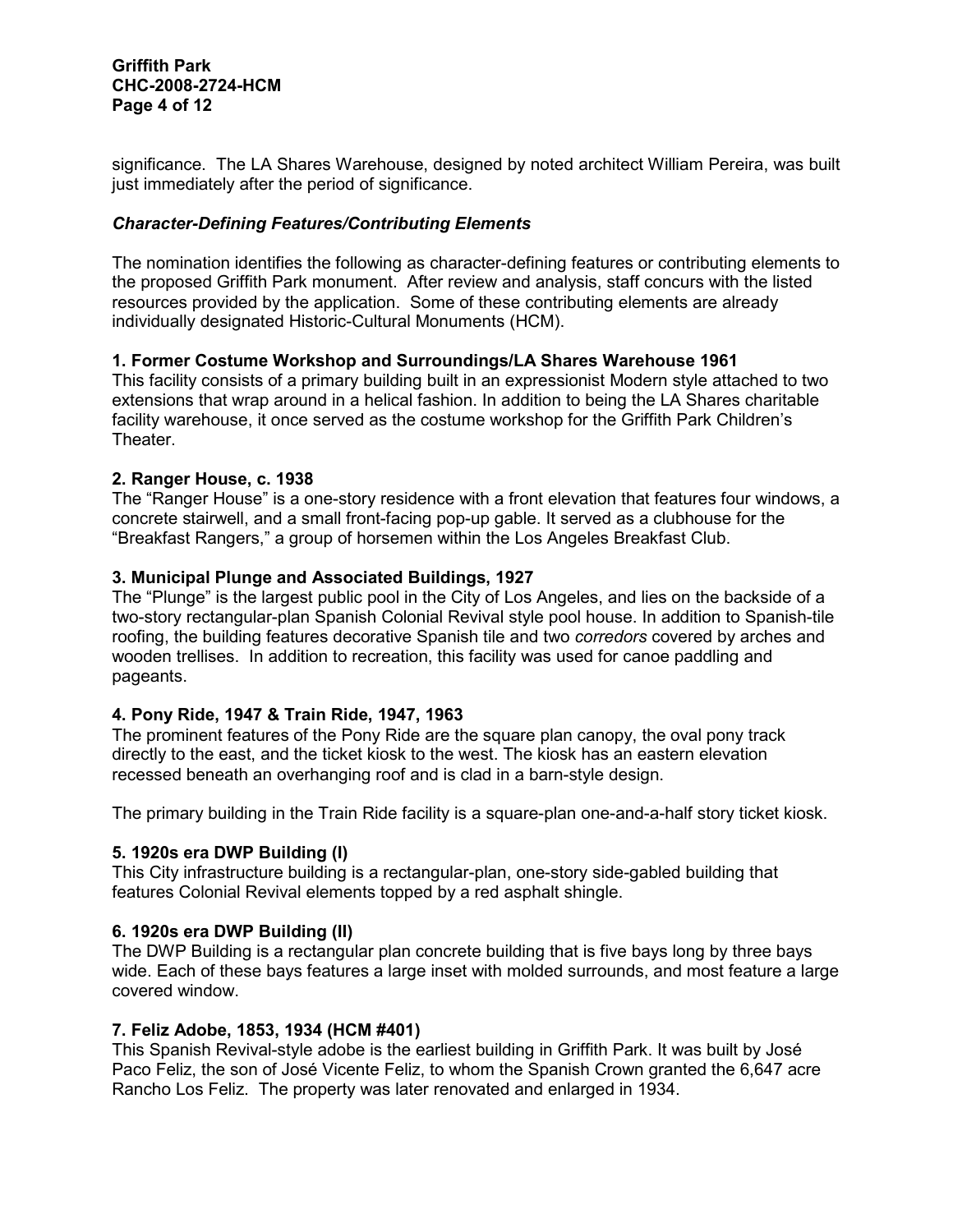# 8. Sycamore Grove

This grove of sycamore trees is on the western side of North Zoo Dr. and appears to be original to the park.

# 9. Riverside Drive Bridge, 1938 (HCM #910)

This five-bay concrete span crossing the Los Angeles River was constructed as a Public Works Administration project. The bridge is supported by concrete piers between arches that underscore each bay. Stylized light fixtures and railing line the four-lane bridge.

# 10. L.A. Live Steamers

The Los Angeles Live Steamers Railroad Museum is an open-air collection of rideable 1/8 scale miniature steam, electric, and diesel trains around various steel tracks. Among these is a main line donated by Walt Disney that runs a circuit around the perimeter of the museum.

# 11. Walt's Barn, 1950

Walt's Barn features a roof featuring a sinking ridgeline with a dovecote and an exposed wood ridgebeam that extends out of the southern façade. The barn once belonged to Walt Disney and served as his workspace for his model train line that is now a part of Live Steamers.

# 12. Travel Town Transportation Museum (Collection, 1952-1962)

Travel Town features an assortment of buildings and features, including actual examples of transportation such as steam locomotives, cabs, and railway cars. The structural elements of the museum include an entry kiosk constructed of metal columns and a cross-gabled roof, a metal frame bridge, and a small rectangular waiting canopy. The site Travel Town now occupies served as a POW camp during World War II.

# 13. "Little Nugget" Railcar, 1937 (HCM #474)

"Little Nugget" is a Union Pacific Railroad passenger car built in 1937 by Pullman-Standard Car Manufacturing Co. It is among the features on exhibit at the Travel Town Transportation Museum.

# 14. Wilson & Harding Golf Courses, 1923-1924

The Wilson & Harding Golf Courses were first developed in the 1920s and were improved by the WPA in 1937. The courses served the public for a nominal cost (in keeping with Colonel Griffith's stipulation that the park serve those of modest means), and because they were considered so well-designed, also hosted several national tournaments.

# 15. Wilson & Harding Golf Clubhouse, 1937

This is a two-story irregular-plan clubhouse with a Spanish Eclectic design, and was a product of the WPA in 1937.

# 16. Old Zoo Buildings, 1914-c. 1937

The most prominent features of the Old Zoo are a series of cave-like spaces recessed into the side of a hill with an irregular arrangement of boulders that gives them a prehistoric appearance. It was one of the nation's few free admission zoos in the 1930s. The structures now serve as mostly a landscaping element and are not actively used.

# 17. Wilson-Harding Turf Maintenance Facility, 1927

Twelve single-story rectangular-plan buildings make up this facility. All are gabled and primarily clad in corrugated metal and topped by corrugated metal roofs.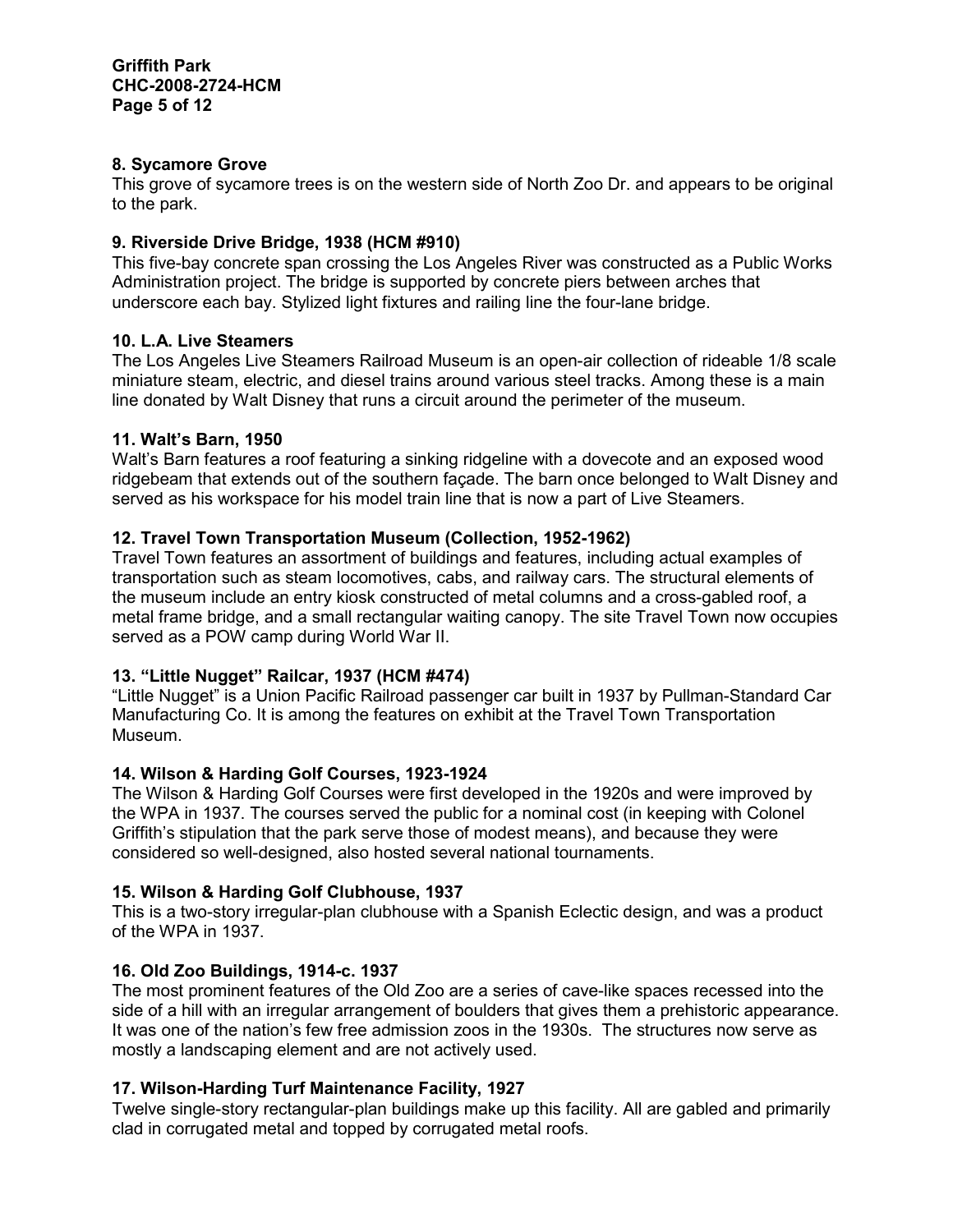### 18. Merry-Go-Round, 1926, installed 1937

The current Merry-Go-Round was relocated from San Diego's Mission Beach Park in 1937. It was often visited by Walt Disney and his children, and was influential in the creation of Disneyland.

# 19. Los Feliz Café and Signage, 1948, 1956

The Los Feliz Café was constructed by converting a Quonset hut, retaining the interior barrel vaulted supports. It features window panes that slant upward and outward, as well as a 1950sera neon pole sign.

# 20. Central Service Yard Administration Building, 1958

This building has a T-shaped plan: the long leg of the T is one story tall, and the cross is two stories. It is of Mid-Century Modern design and features ribbon windows and large glazing units covered by decorative metal screens.

#### 21. Former Cricket House, c. 1933

The former Cricket Clubhouse is a one-story rectangular-plan building with an overhang porch and French doors. It is now a part of the Los Angeles Equestrian Center.

#### 22. Vermont Tennis Courts, c. 1927

This facility is made up of three sets of four tennis courts set upon irregular boulder work and masonry representing the park style.

# 23. Nursery and Horticulture Center, 1927

This facility was establishment with the intent of reforesting Griffith Park.

# 24. Greek Theatre, 1930

The Greek Theatre is a two-story performance venue designed in a Second Greek Revival style. It was home to free marionette shows for children, as well as the Federal Theatre Project's "living newspaper" productions of various current issues of the 1930s.

#### 25. Bird Sanctuary, 1922-c. 1937

The Bird Sanctuary is an open area with recently-built low park-style walls bordered by a wood post and beam fence. It designed by the Los Angeles Chapter of the Audubon Society and constructed by Boy Scouts in 1922.

# 26. Griffith Observatory, 1935 (HCM #168)

The Observatory was designed in the classically-inspired PWA Moderne style. It, along with the Greek Theatre, was built with funds donated by Colonel Griffith. The building is one of the most significant visual icons of the City and has been recently restored and expanded.

# 27. Mt. Hollywood Tunnel, 1927

The Mt. Hollywood Tunnel runs east-west and is a segment of Mt. Hollywood Drive. It has a square-shaped, smooth concrete face at each entrance, while the tunnel itself is a barrel vault of roughly-finished concrete poured in placed concrete.

# 28. Fern Dell Nature Area, 1914/1937/Gabrielino Indian Site (HCM #112)

The focal point of the Fern Dell Nature Area is a secluded grouping of below-grade pedestrian trails and streams bordered by rock walls and ferns. The development of Fern Dell spurred the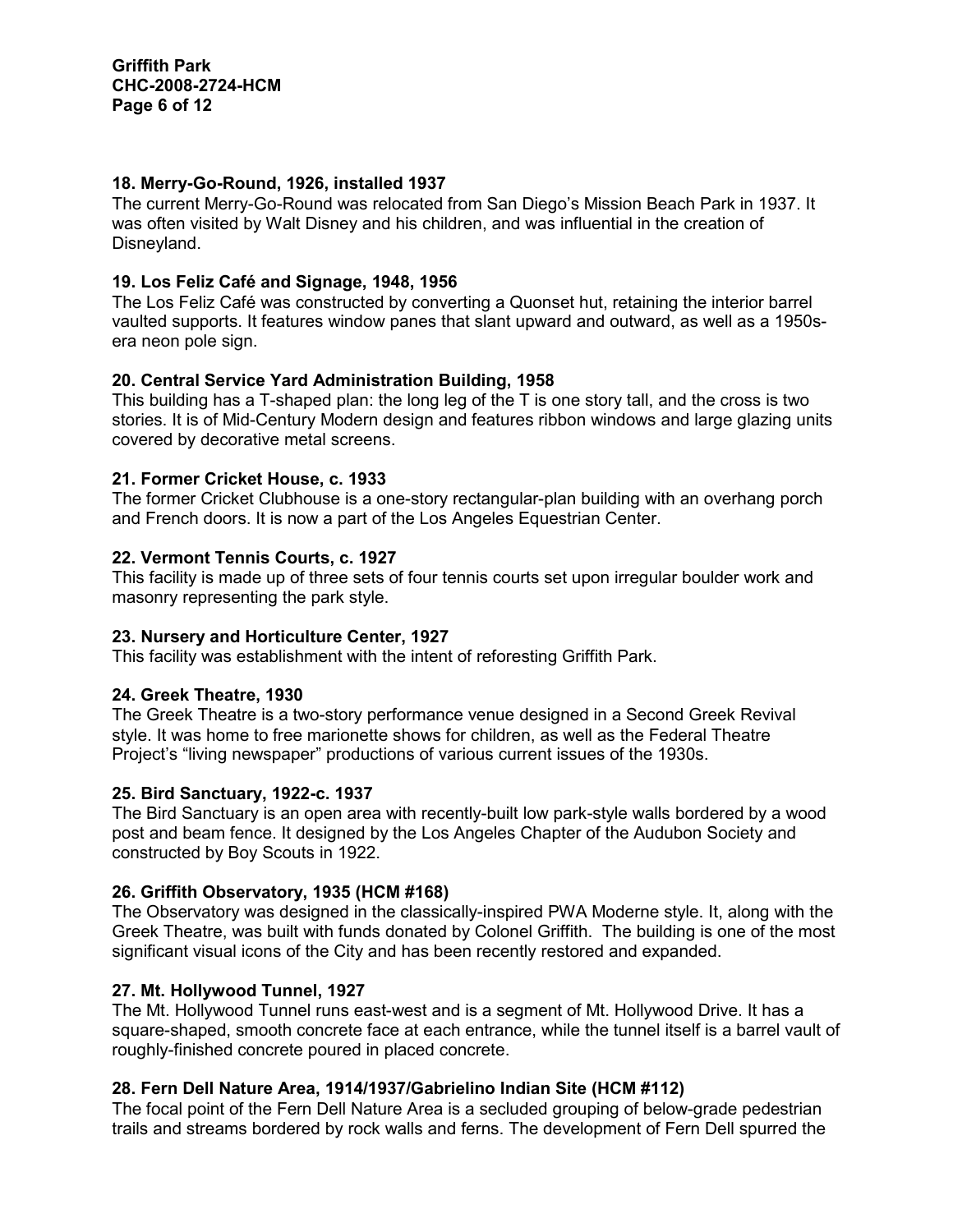creation of trails toward the western side of Griffith Park. The site that Fern Dell now occupies was formerly a Gabrielino Indian site.

### 29. Bronson Caves, c. 1909-1920

The Bronson Caves are the openings of a man-made tunnel, with one large opening on the west side and three smaller openings facing east. The caves have been featured in many major films.

# 30. Hollywood Sign, 1923, reconstructed 1978 (HCM #111)

#### 31. Hollywood Sign Viewshed

This series of 50-foot high letters once read "HOLLYWOODLAND" and served as an advertisement of the residential tract of the same name. Along with the Griffith Observatory, it is the most visible and recognized landmark in the subject area. The Hollywood Sign Viewshed includes only the land within park boundaries and not privately-owned properties surrounding the sign.

#### 32. 1930's era Stoppage Dam

Though many of the stoppage dams in Griffith Park have now been covered by over-growth, this one east of the Roosevelt Golf course has been exposed by the recent fire. It features scored concrete embedded with boulders in a mandala-like pattern.

#### 33. Cedar Grove

The Cedar Grove is an oblong-shaped, 225 feet by 240 feet grove of cedar trees, with foot trails passing through and benches throughout.

#### 34. Early Water Tower, c. 1927

This early water tank located across from Cedar Grove is set into the hillside. It is made of sheet metal studded together and topped with exposed rafter tails and a sheet metal roof.

#### 35. Bee Rock

Originally known as "Griffith's Altar," this was a common destination of Colonel Griffith when showing off the park to reporters and dignitaries. It has a large exposed sandstone northward face and is covered with mixed scrub on other faces.

#### 36. Bee Rock Trail, 1903

Bee Rock Trail was one of the first trails cleared in Griffith Park. It begins due east of Bee Rock in front of the Old Zoo Picnic Area, and presents a view of the exposed face of Bee Rock.

In addition to these contributing elements, another character-defining feature located throughout the subject area is a collection of retaining walls, drainage ditches, stoppage dams, culverts, barriers, and drinking fountains (1930-1950) constructed in the "Park style."

The natural features of the subject area, the extensive undeveloped natural features of Griffith Park, are also identified as a major character-defining feature/contributing element of the proposed designation.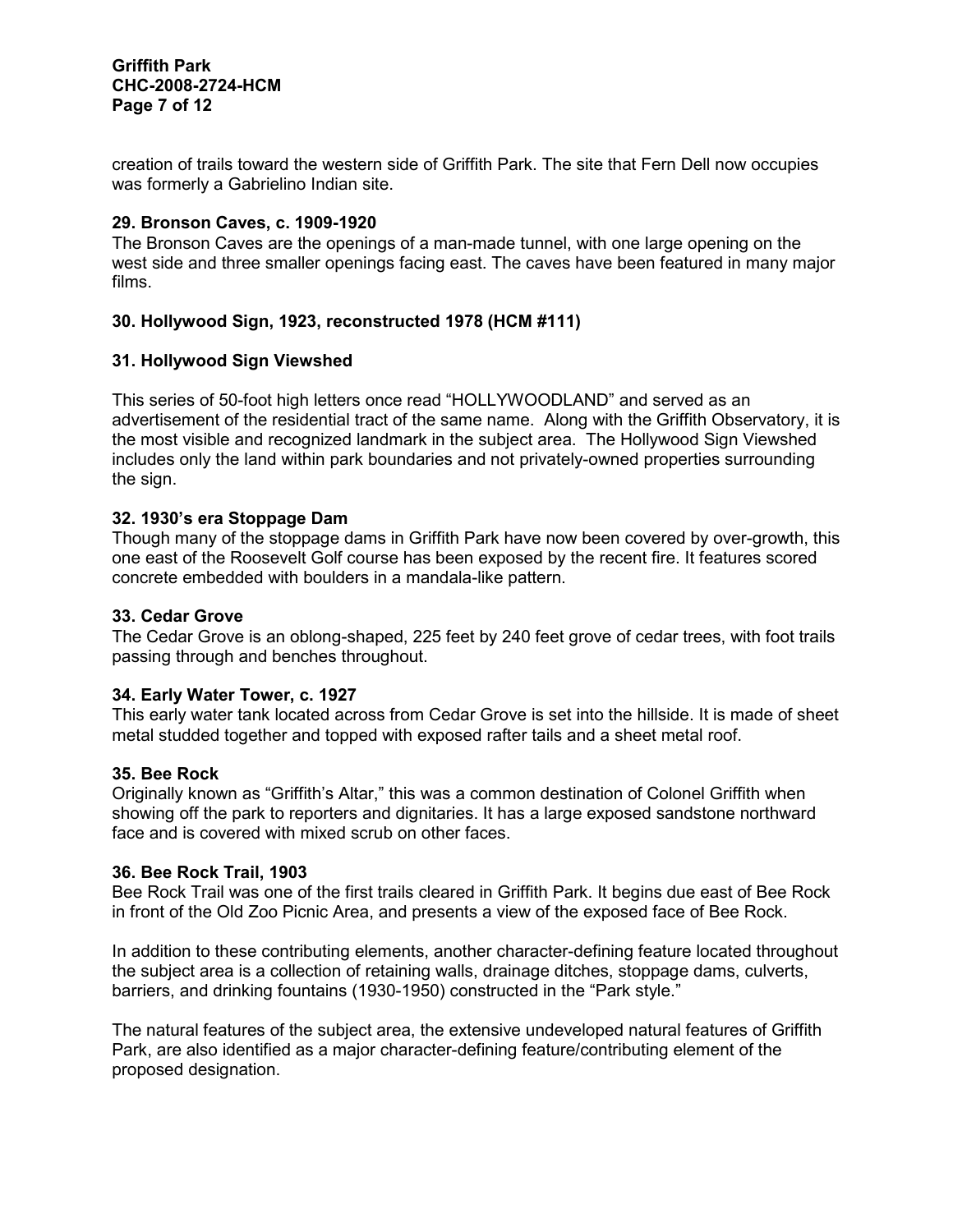Griffith Park CHC-2008-2724-HCM Page 8 of 12

#### Non-Contributing Elements

- 37. Los Angeles Zoo and Autry National Center, 1966/1987
- 38. Freeways and All Associated Ramps, 1957
- 39. Toyon Landfill/Reclamation Project, 1958
- 40. Marty Tregnan Golf Academy, 2000
- 41. Roosevelt Municipal Golf Course, 1966

#### **DISCUSSION**

#### **Significance**

Griffith Park successfully meets four of the specified Historic-Cultural Monument criteria: 1) "embodies the distinguishing characteristics of an architectural type specimen, inherently valuable for a study of a period style or method of construction," 2) reflects "the broad cultural, economic, or social history of the nation, State or community," 3) is associated with several historic personages, and 4) is associated with "important events in the main currents of national, State or local history." As a park associated with various historical figures that was donated in 1896 by Griffith J. Griffith to the City of Los Angeles and containing buildings, structures, and infrastructure of various architectural styles as well as natural wilderness areas and designed landscapes, the subject property qualifies for designation as a Historic-Cultural Monument based on these criteria.

Significant for its architectural and built resources, Griffith Park contains numerous buildings and structures representing various architectural styles including Spanish Colonial Revival, Moderne, Second Greek Revival, and Moderne, as well as infrastructural elements designed in the "Park Style." The establishment of Griffith Park in 1896 was a significant event in the history of the City of Los Angeles and its creation is linked to the broader social history and cultural movements of the late 19<sup>th</sup> century City Beautiful Movement and large-scale philanthropy. The historical figures associated with the founding of Griffith Park, particularly Colonel Griffith J. Griffith, and the personages associated with the later development of the land into a public park, also qualifies Griffith Park for designation as a Historic-Cultural Monument.

#### Natural Features ("Wilderness Area")

As one of the largest municipal parks in the United States, the 4,218 acre subject area possesses a multitude of resources and uses, including natural features, such as acres of undeveloped open space and designed landscapes, spaces used for active recreation and sports, as well as a significant built environment consisting of buildings, structures, and infrastructure.

Since its establishment in 1896 as a City park, the undeveloped natural features of Griffith Park, frequently referred to as the "wilderness area," has been a major character-defining feature of the subject area. In his original letter detailing his intent to donate the area to the City of Los Angeles, Griffith called out the subject property's "diversity of picturesque valley, hill, river and mountain, with its many varieties of trees and its rich undergrowth." While it does not appear that it was his intention to have the new park consist entirely of open spaces and devoid of buildings and recreational uses, a significant portion of the subject area remained purposely undeveloped to retain a natural setting. These areas of Griffith Park also remained open space as much of their topography consists of steep hills, canyons, and gullies, making development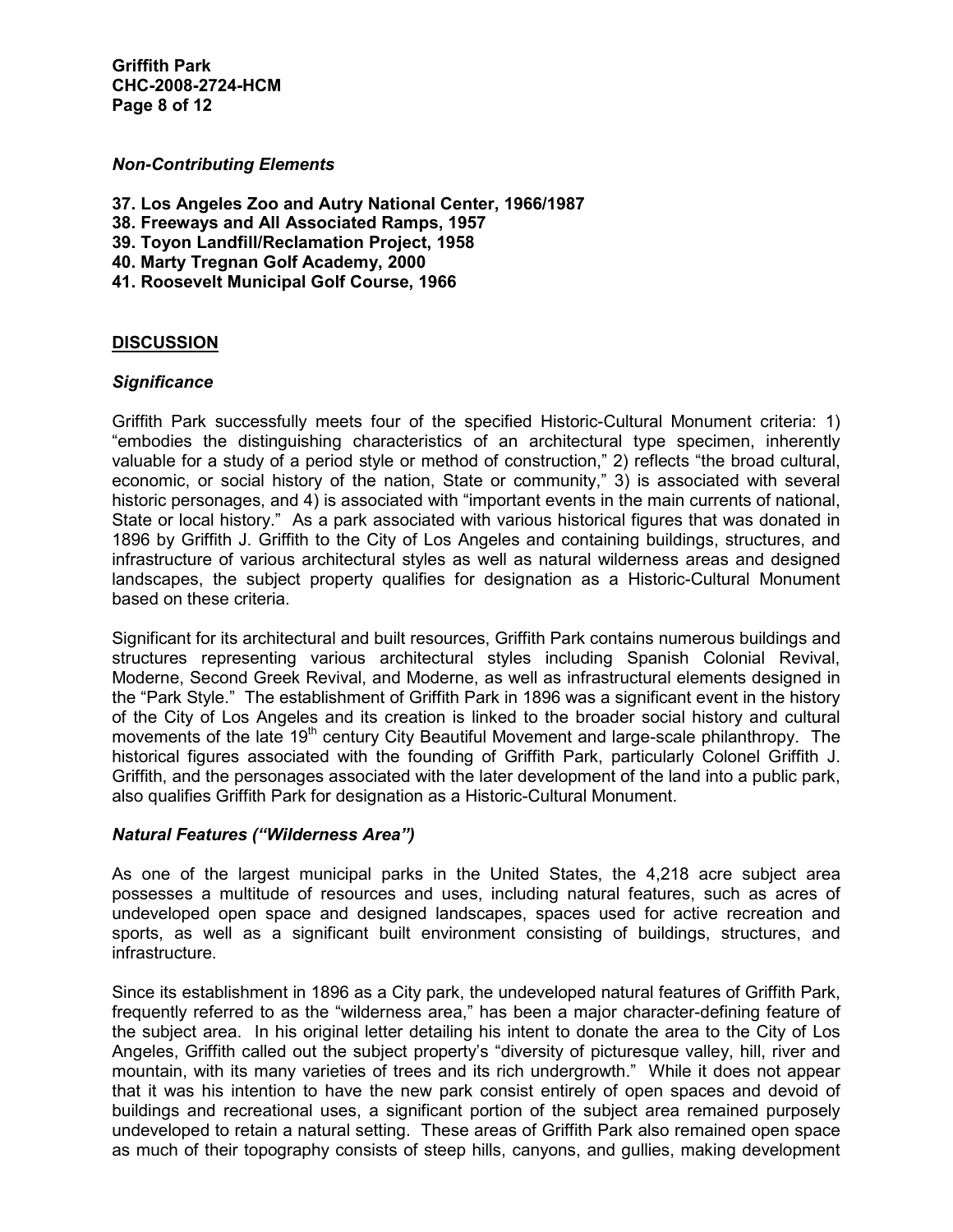physically difficult or almost impossible. Although it is difficult to delineate precise boundaries for the park's natural features, patterns of development from the period of significance allow some guidance to distinguish the open space areas from sections of the park that have a higher concentration of buildings, structures and associated uses. Based on the application and staff analysis, areas along the perimeters of the subject property (alongside Riverside Drive, Crystal Springs Drive, and Zoo Drive) exhibit a large concentration of built resources, leaving most of the interior of the park as natural features. In some cases, a built resource with a high level of use, such as the Griffith Observatory, may be located amongst large sections of natural features and in some isolation from other built resources. Therefore, it does not appear that the natural features of the park, the undeveloped open space areas, are exclusive and segregated from the built environment of Griffith Park.

# Designed Landscapes

Distinguishable from the natural features of Griffith Park are landscaped areas from the period of significance that feature designed landscape elements using tree and plant species, structures, trails, and walkways. These landscape features can be in proximity to both the "wilderness areas" as well to areas with built resources. The Wilson & Harding Golf Courses (1923-1924) are an example of a designed landscape intended for a specified sports use and appear to be the largest such contributing element in the subject area. Because designed landscapes consist of natural features that can be of an evolving and ephemeral nature over time, some landscaped areas, like the identified Cedar Grove, may no longer have defined boundaries.

On October 20<sup>th</sup>, 2008, the application preparer (ICF Jones & Stokes) submitted an addendum to the Griffith Park application titled "Landscape Elements of Griffith Park." The report seeks to further identify and illustrate the character-defining features of the natural features and designed landscapes components of Griffith Park and provide a context for their establishment and development. The report also highlights the work of individuals, such as City of Recreation and Parks Superintendent Frank Shearer (1875-1971), who have contributed to the development of the Griffith Park landscape.

# Built Environment

The built environment of the proposed Griffith Park monument contains buildings and structures from the period of significance that serve as character-defining features of the park and further contribute to the eligibility of the subject property as an HCM. Identifying nearly thirty different buildings and structures in the application, this diverse collection of built elements include the Merry-Go-Round (1924), Spanish Colonial Revival Style Municipal Plunge pool house and pool (1927), the Second Greek Revival style Greek Theater (1930), the Old Zoo structures (1914- 1937), and dating from later in the period of significance, the Travel Town buildings (1952-1962) and the Pony Ride and Train Ride complex (1946/1963).

The application also identified some infrastructural components of the subject area that date to the period of significance and are designed in a consistent "Park Style." These primarily consist of retaining walls, drainage ditches, stoppage dams, barriers, and drinking fountains built between 1930 and 1950 in a rustic design using rubble rock or ashlar set in mortar.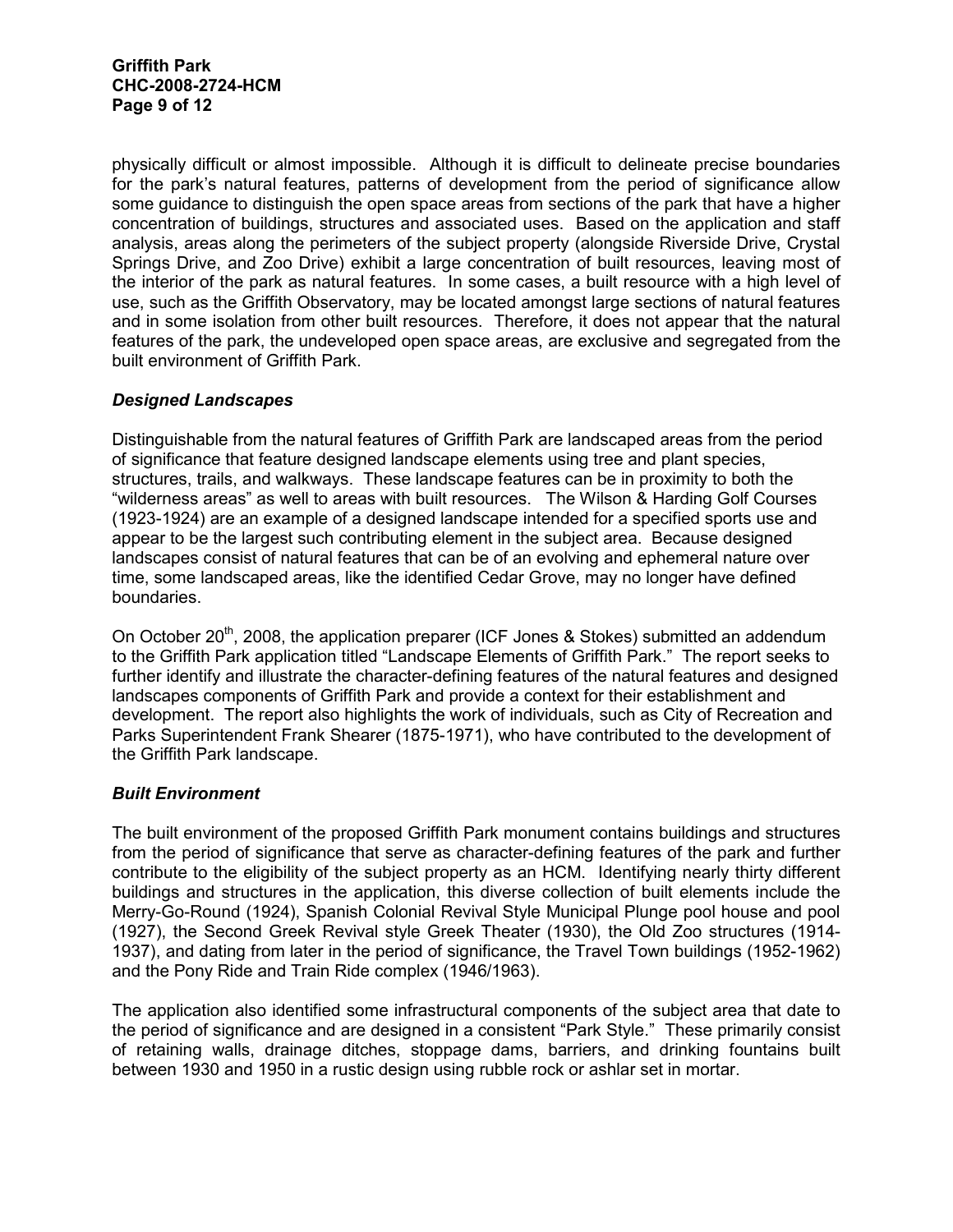#### Operational Considerations

In response to management and operational issues related to the subject area, OHR staff has determined that most infrastructural elements, with the exception of the "Park style" components noted above, are not character-defining features of the proposed Griffith Park monument. These include subsurface utilities such as water pipes, drainage systems, sewer lines, and surface utilities, such as water hydrants, storm drains, catch basins, electrical equipment and poles. Staff would not review, monitor, or oversee any required maintenance to these components of the park. In cases of emergencies, fire hazards and issues of public safety, the Cultural Heritage Ordinance exempts work on Historic-Cultural Monuments that "is immediately necessary in the interest of the public health, safety, or general welfare" as determined by the Superintendent of Building and Safety or the City Engineer. (Chapter 9, Division 22, Article 1, Section 22.171.14

Designation as a Historic-Cultural Monument (HCM) does not substitute for a master plan process that could better potentially determine the extent of the natural features of the subject area; rather, designation as a local historic resource would help inform future planning and policy processes regarding Griffith Park's future development. The identification of the natural features as character-defining/contributing elements by the HCM designation does not preclude construction activity, landscape work, or other types of projects from taking place in this area. Possible HCM review would also not render the Office of Historic Resources as the primary decision-maker regarding issues concerning reforestation, native versus non-native plant species, seeding, wildlife habitats, biodiversity, and other issues of ecological concern.

It should be noted that staff review by the Office of Historic Resources is already triggered for some sections of the subject area as some elements were determined eligible for the National Register of Historic Places as a result of a FEMA-related historic assessment following the 1994 Northridge earthquake. These elements include Fern Dell, Mount Hollywood, the Bird Sanctuary, the Merry-Go-Round, Boys Camp, Astronomers Monument, Los Feliz Adobe, Harding Golf Course, and the Swimming Pool/Plunge.

The staff of the Office of Historic Resources has continued to meet with various City departments responsible for the subject area to discuss the potential impact of HCM designation on management and operational activities. It is not the intention of the staff report to serve as a treatment plan or substitute for a potential master plan for Griffith Park. Staff will report on the outcome of these meetings at the scheduled public hearing of the Cultural Heritage Commission.

#### Non-Contributing Elements

Based on the application, input from stakeholders and other City departments, the staff of the Office of Historic Resources concludes that certain areas of the subject property are not character-defining features/contributing elements of the proposed HCM and would be excluded from Cultural Heritage Commission review.

#### Freeways and All Associated Ramps (1957)

Portions of the original parkland now dedicated to the Interstate 5 freeway and all associated infrastructure including ramps and bypasses are excluded.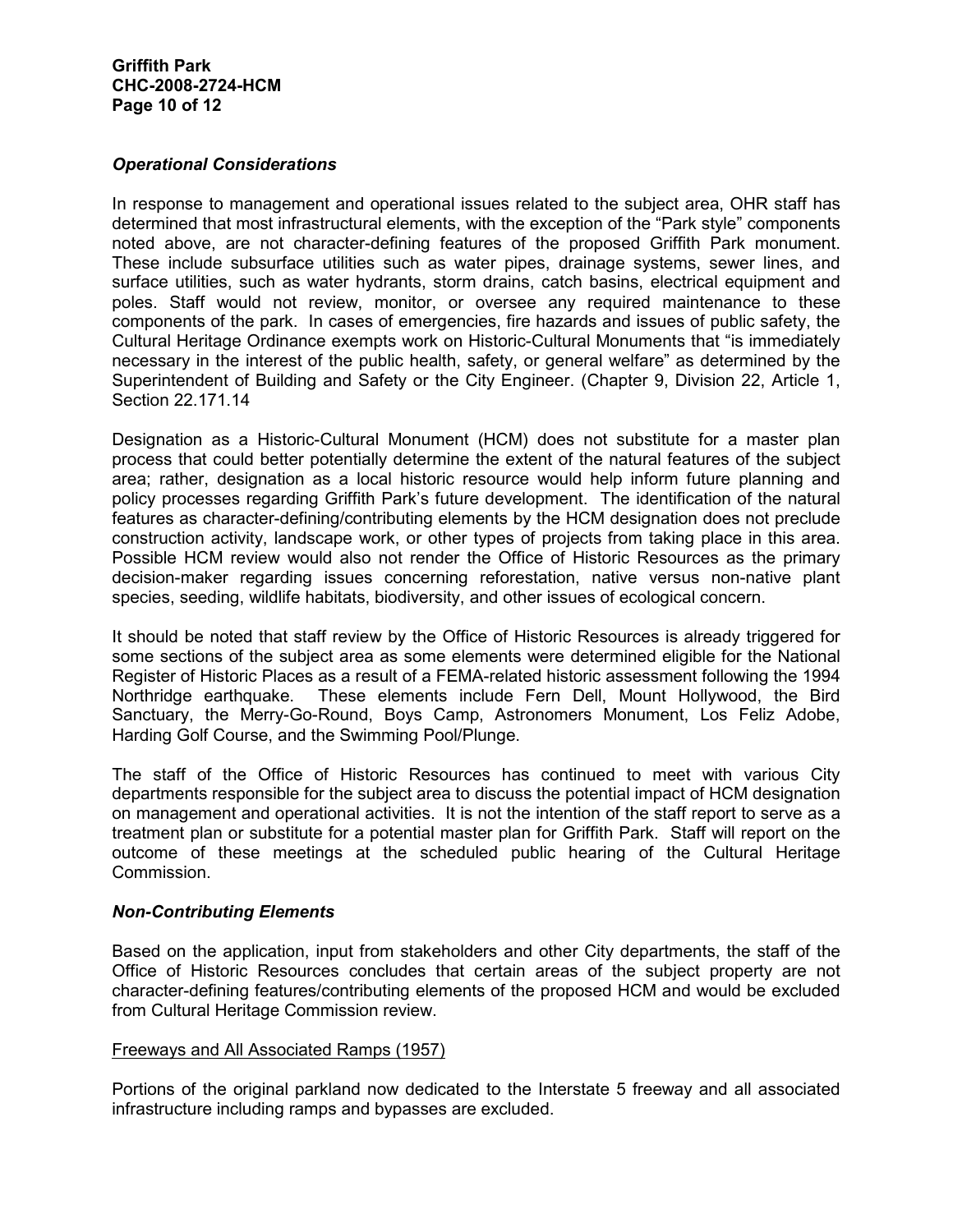#### Toyon Landfill/Reclamation Project (1958)

The area now occupied by the Toyon Landfill/Reclamation Project is excluded.

#### Los Angeles Zoo and Autry National Center (1966/1987)

The northwestern portion of the proposed HCM occupied by the Los Angeles Zoo, the Autry National Center, and all associated uses such as the automobile parking areas, fall outside of the period of significance for the proposed HCM.

#### Roosevelt Municipal Golf Course (1966)/Marty Tregnan Golf Academy (2000)

The Roosevelt Municipal Golf Course (1966) and the Marty Tregnan Golf Academy (2000) are designed landscapes that fall outside of the period of significance and are not character-defining features of the subject property.

# BACKGROUND

At its meeting of August 21, 2008, the Cultural Heritage Commission voted to take the application under consideration. On September 4, 2008, the Cultural Heritage Commission conducted an extensive tour of the subject property.

#### CALIFORNIA ENVIRONMENTAL QUALITY ACT ("CEQA") REVIEW

State of California CEQA Guidelines, Article 19, Section 15308, Class 8 "consists of actions taken by regulatory agencies, as authorized by state or local ordinance, to assure the maintenance, restoration, enhancement, or protection of the environment where the regulatory process involves procedures for protection of the environment."

State of California CEQA Guidelines Article 19, Section 15331, Class 31 "consists of projects limited to maintenance, repair, stabilization, rehabilitation, restoration, preservation, conservation or reconstruction of historical resources in a manner consistent with the Secretary of the Interior's Standards for the Treatment of Historic Properties with Guidelines for Preserving, Rehabilitating, Restoring, and Reconstructing Historic buildings."

The designation of Griffith Park as a Historic-Cultural Monument in accordance with Chapter 9, Article 1, of The City of Los Angeles Administrative Code ("LAAC") will ensure that future construction activities involving the subject property are regulated in accordance with Section 22.171.14 of the LAAC. The purpose of the designation is to prevent significant impacts to a Historic-Cultural Monument through the application of the standards set forth in the LAAC. Without the regulation imposed by way of the pending designation, the historic significance and integrity of the subject property could be lost through incompatible alterations and new construction and the demolition of irreplaceable historic structures. The Secretary of the Interior's Standards of Rehabilitation are expressly incorporated into the LAAC and provide standards concerning the historically appropriate construction activities which will ensure the continued preservation of the subject property.

The use of Categorical Exemption Class 8 in connection with the proposed designation is consistent with the goals of maintaining, restoring, enhancing, and protecting the environment through the imposition of regulations designed to prevent the degradation of Historic-Cultural Monuments.